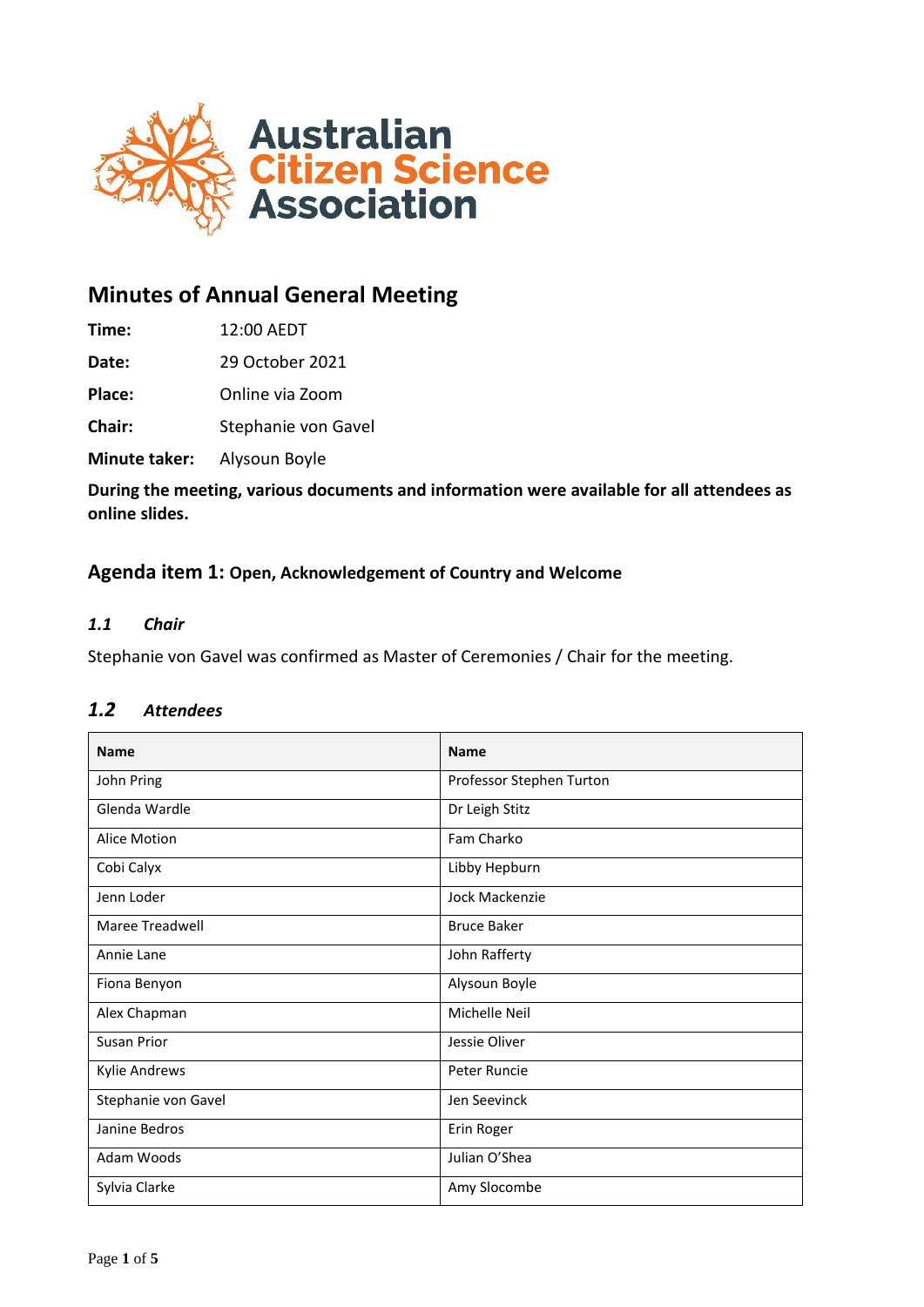| Yaela Golumbic   | <b>Bill Flynn</b>   |
|------------------|---------------------|
| Oliver Knox      | Katie Irvine        |
| Darryl Ebenezer  | <b>Tahlia Perry</b> |
| Tony Bartram     | Lisa Evans          |
| Maxwell Campbell | Sue Bendel          |
| Paula            |                     |

# *1.3 Meeting open*

The meeting Chair declared the meeting open at 12:00pm and confirmed that a quorum was present.

## **Agenda item 2: Apologies / Proxies**

## *2.1 Apologies*

Mike Flattley, Steve Hill, Marta Botta, Linden Ashcroft, Diana Dan, Amandine Schaeffer, Michelle Peterson, Oliver Kelly, James Chong

# *2.2 Proxies*

Erin Roger (for Mike Flattley) John Pring (for Steve Hill) Patrick Bonney (for Linden Ashcroft)

# **Agenda item 3: Presentation of previous Minutes**

It was agreed that, during the AGM, voting would be by voices and/or by using the Zoom Chat Facility.

## *3.1 Acceptance of previous Minutes*

| <b>Motion:</b> | That the Minutes of the previous AGM be accepted as true and correct. |
|----------------|-----------------------------------------------------------------------|
| Moved by:      | Stephanie von Gavel                                                   |
| Seconded by:   | John Pring                                                            |
| Decision:      | Motion carried                                                        |

# *3.2 Matters arising from the previous Minutes*

There were no matters arising.

## **Agenda item 4: Association reports**

# *4.1 Chair's Report for the year 2020/2021*

**Document/s tabled:** Chair's Report 2020/2021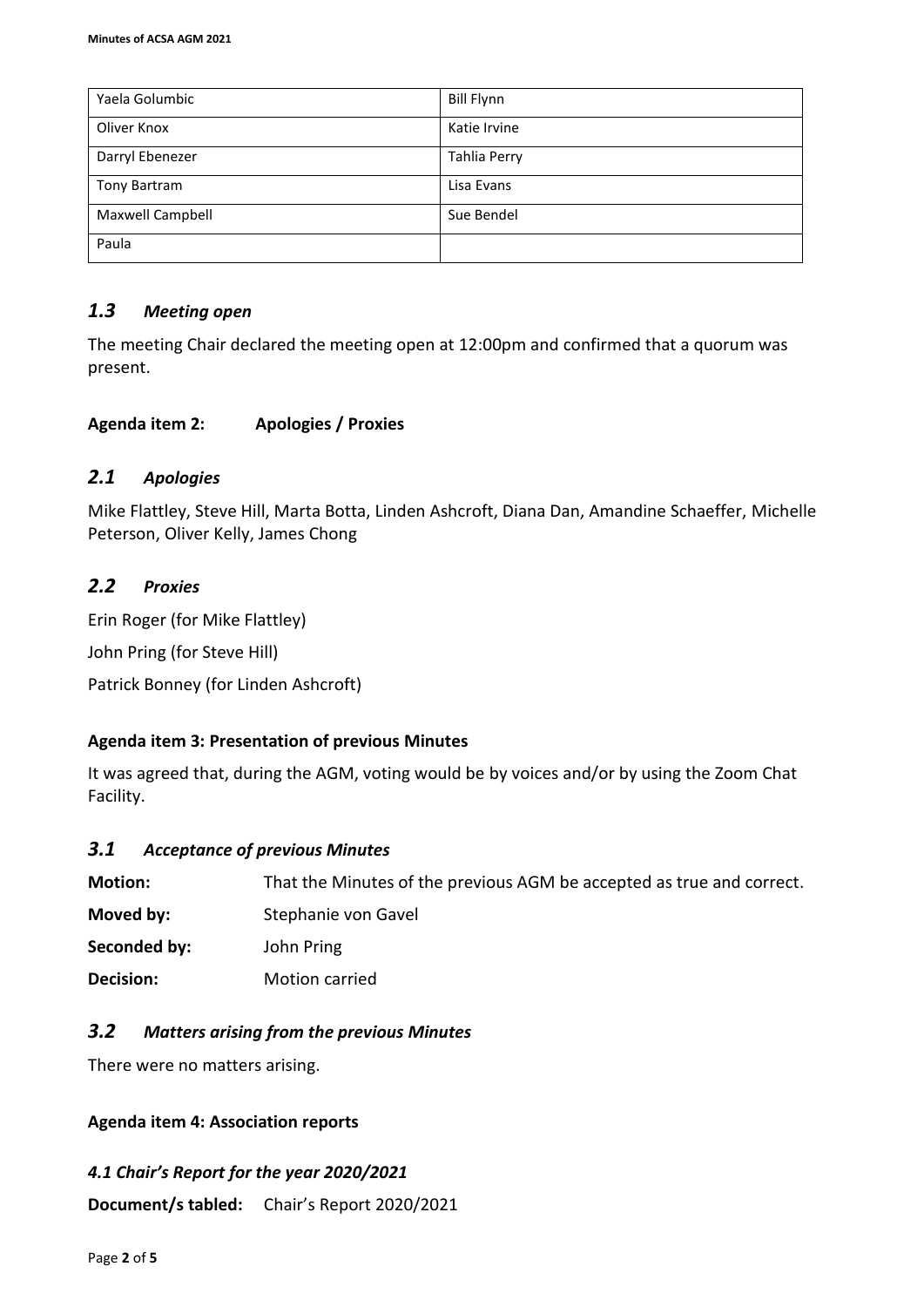| <b>Presented by:</b> | Erin Roger                                                                                                                                                                                                                                                                                                                                                                                                                                                                                                                             |
|----------------------|----------------------------------------------------------------------------------------------------------------------------------------------------------------------------------------------------------------------------------------------------------------------------------------------------------------------------------------------------------------------------------------------------------------------------------------------------------------------------------------------------------------------------------------|
| Key points:          | - Growth and interest in Citizen Science remains very strong<br>- International: ACSA has had heavy engagement in the incorporation of<br>the Global Citizen Science Partnership with the International Institute for<br>Applied Systems Analysis and the UNESCO Open Science Recommendation<br>- Practical partnerships with NSW Natural Resource Commission; NSW<br>Biodiversity Conservation Trust; Minderoo Foundation; NSW Chief<br>Scientist's Office<br>- Resources: CitSciOnline (October 2020); Citizen Science and education |
|                      | resource; Citizen Science photo library; You Tube channel (4000+ unique<br>views)                                                                                                                                                                                                                                                                                                                                                                                                                                                      |
|                      | - Advocacy: webinars; talks; radio/print media interviews; advocacy<br>- Membership: Member and community survey; exclusive viewing of award<br>winning documentary "Picture a Scientist"; monthly and quarterly<br>newsletters; active Chapters in WA, Qld, SA, Vic, ACT and Region (WA re-<br>established 2021)                                                                                                                                                                                                                      |
|                      | - CitSciOz2021: this AGM was held during the online CitSciOz2021<br>conference and the conference was commended by the Chair and by all<br>AGM attendees                                                                                                                                                                                                                                                                                                                                                                               |
|                      | - Social media: thank you to Michelle Neil and Ciara Kenneally for maintain<br>ACSA's presence on Linked In, Instagram, Facebook, and Twitter (Facebook<br>page has close to 6000 followers                                                                                                                                                                                                                                                                                                                                            |
|                      | - Management Committee: thank you to all Management Committee<br>members and to Andrew Kinsela and Faiza Sayed and everyone else who<br>supports the work of ACSA and of Citizen Science.                                                                                                                                                                                                                                                                                                                                              |
|                      | Action required and/or resolutions arising from the report: Nil                                                                                                                                                                                                                                                                                                                                                                                                                                                                        |

| <b>Motion:</b> | That the Chair's Report 2020/2021 be accepted |
|----------------|-----------------------------------------------|
| Proposed by:   | Stephanie von Gavel                           |
| Seconded by:   | John Pring                                    |
| Decision:      | Motion carried without dissent.               |
|                |                                               |

# *4.2 Treasurer's Report*

| Document/s tabled:   | Financial Statements (2020/21) and Reviewer's Report (2020/21)                                                                                                                                                                                                                                                                                                                                                                                                                                                                                                                                                                                                                                               |
|----------------------|--------------------------------------------------------------------------------------------------------------------------------------------------------------------------------------------------------------------------------------------------------------------------------------------------------------------------------------------------------------------------------------------------------------------------------------------------------------------------------------------------------------------------------------------------------------------------------------------------------------------------------------------------------------------------------------------------------------|
| <b>Presented by:</b> | Peter Runcie                                                                                                                                                                                                                                                                                                                                                                                                                                                                                                                                                                                                                                                                                                 |
| Key points:          | - Established ACSA Consulting<br>- GST registration granted by ATO<br>- Improved financial management processes<br>- New web platform with improved features to operate from 2021/2022<br>- The Treasurer noted that ACSA is not required to submit for audits;<br>however, it is required to submit for an independent review of its Financial<br><b>Statements</b><br>- Financials: surplus = $$48,263$ (income = $$132,493$ ; expenditure = $$84,230$ )<br>- COVID-affected drop in memberships and events<br>- The Treasurer reported that the Reviewer's Report confirmed that proper<br>accounting and records have been kept by ACSA and that the Review was<br>conducted in accordance with the Act. |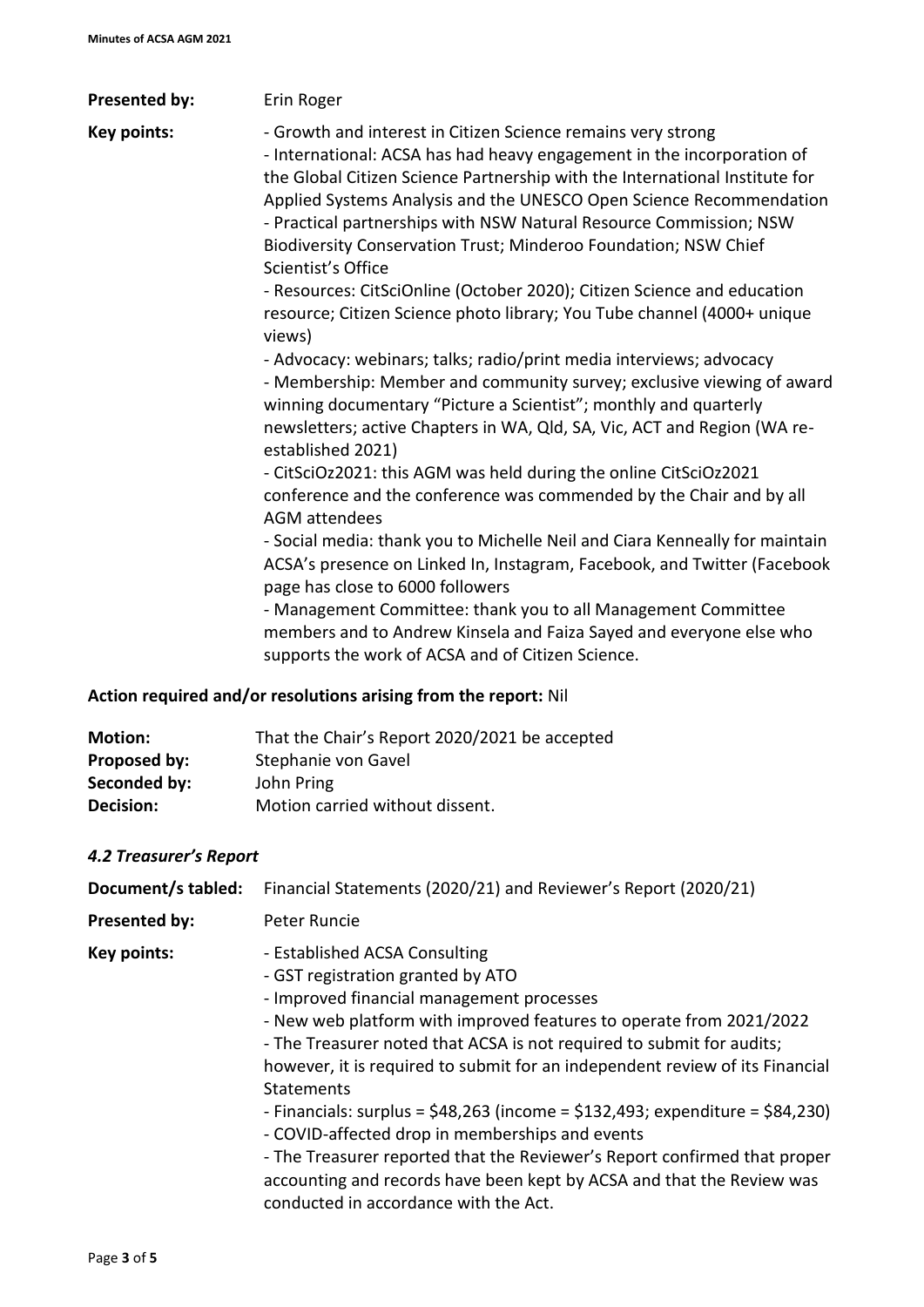Thank you to staff, members, funding bodies, and clients.

#### **Action required and/or resolutions arising from the Treasurer's Report:** Nil

| <b>Motion:</b>   | That the Treasurer's Report for the year ended 30 June 2021 be accepted |
|------------------|-------------------------------------------------------------------------|
| Proposed by:     | Stephanie von Gavel                                                     |
| Seconded by:     | John Pring                                                              |
| <b>Decision:</b> | Motion carried without dissent.                                         |

Both the Chair's Report and the Treasurer's Report are attached to these Minutes and are included in ACSA's Annual Report.

## **Agenda item 5: Farewell of outgoing committee members and announcement of new committee members**

**Presented by:** Stephanie von Gavel and Erin Roger

#### *Expiring/vacant committee memberships*

The terms of appointment for the following people expired or were declared vacant:

- Erin Roger (Chair)
- Cobi Calyx (General Member)
- Rosalinde Brinkman (General Member)
- Maxine Newlands (General Member)
- Jennifer Loder (General Member)
- Dr Geoff Garret AO (Patron)
- All attendees demonstrated their thanks to the outgoing Chair vocally and/or through the Zoom Chat facility.
- The outgoing Chair thanked the other outgoing members of the Management Committee for their commitment and support for ACSA. The thanks were endorsed by meeting attendees.
- The outgoing Chair also thanked ACSA's outgoing Patron, Geoff Garrett AO, commending him as a strong and committed supporter of Citizen Science and of ACSA.

### *Nominations and incoming members of the Management Committee*

Stephanie von Gavel advised that six written nominations were received prior to the meeting and that all nominees were appointed to the Management Committee. The following incoming members were congratulated on becoming Directors:

- Chair Annie Lane AO (NSW)
- General Member James Chong (Victoria)
- General Member Darryl Ebenezer (Qld)
- General Member Jock Mackenzie (Qld)
- General Member Dr Leigh Stitz (Qld)
- General Member Professor Steve Turton (Qld)

All incoming members were invited to speak to the meeting.